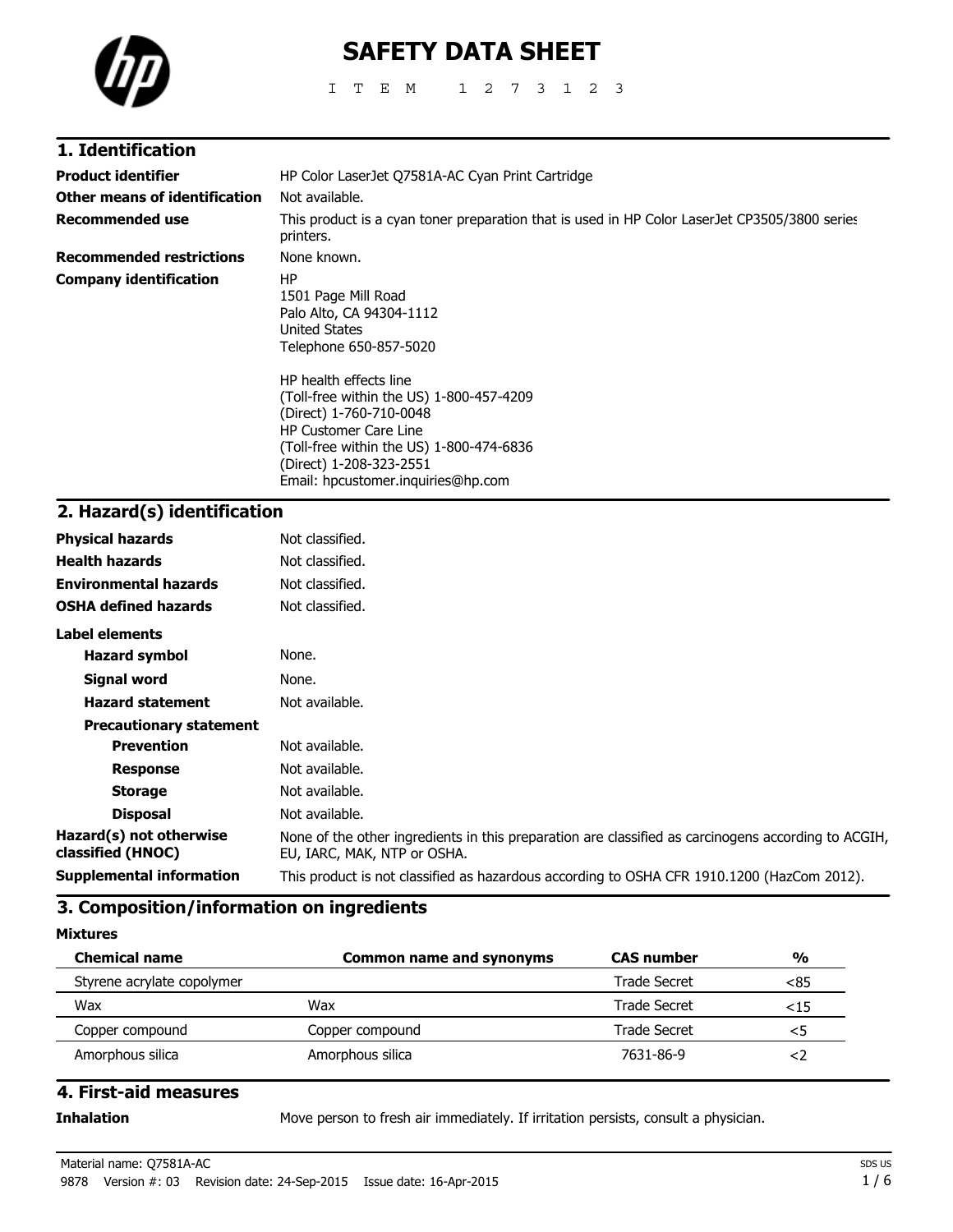| <b>Skin contact</b>                                             | Wash affected areas thoroughly with mild soap and water. Get medical attention if irritation<br>develops or persists.                                                                             |
|-----------------------------------------------------------------|---------------------------------------------------------------------------------------------------------------------------------------------------------------------------------------------------|
| Eye contact                                                     | Do not rub eyes. Immediately flush with large amounts of clean, warm water (low pressure) for at<br>least 15 minutes or until particles are removed. If irritation persists, consult a physician. |
| <b>Ingestion</b>                                                | Rinse mouth out with water. Drink one to two glasses of water. If symptoms occur, consult a<br>physician.                                                                                         |
| <b>Most important</b><br>symptoms/effects, acute and<br>delayed | Not available.                                                                                                                                                                                    |

# **5. Fire-fighting measures**

| Suitable extinguishing media                                        | CO2, water, or dry chemical                                 |
|---------------------------------------------------------------------|-------------------------------------------------------------|
| Unsuitable extinguishing<br>media                                   | None known.                                                 |
| Specific hazards arising from<br>the chemical                       | Not applicable.                                             |
| Special protective equipment<br>and precautions for<br>firefighters | Not available.                                              |
| Fire-fighting<br>equipment/instructions                             | If fire occurs in the printer, treat as an electrical fire. |
| <b>Specific methods</b>                                             | None established.                                           |

### **6. Accidental release measures**

| <b>Personal precautions,</b><br>protective equipment and<br>emergency procedures | Minimize dust generation and accumulation.                                                                |  |
|----------------------------------------------------------------------------------|-----------------------------------------------------------------------------------------------------------|--|
| <b>Methods and materials for</b><br>containment and cleaning up                  | Not available.                                                                                            |  |
| <b>Environmental precautions</b>                                                 | Do not flush into surface water or sanitary sewer system. See also section 13 Disposal<br>considerations. |  |

# **7. Handling and storage**

| <b>Precautions for safe handling</b>                                      | Keep out of the reach of children. Avoid inhalation of dust and contact with skin and eyes. Use with<br>adequate ventilation. Keep away from excessive heat, sparks, and open flames. |
|---------------------------------------------------------------------------|---------------------------------------------------------------------------------------------------------------------------------------------------------------------------------------|
| Conditions for safe storage,<br>including any<br><i>incompatibilities</i> | Keep out of the reach of children. Keep tightly closed and dry. Store at room temperature. Store<br>away from strong oxidizers.                                                       |

# **8. Exposure controls/personal protection**

#### **Occupational exposure limits**

| <b>US. NIOSH: Pocket Guide to Chemical Hazards</b><br><b>Components</b> | <b>Type</b>                                                                                                                                                     | <b>Value</b>                                                                         |  |
|-------------------------------------------------------------------------|-----------------------------------------------------------------------------------------------------------------------------------------------------------------|--------------------------------------------------------------------------------------|--|
| Amorphous silica (CAS<br>7631-86-9)                                     | <b>TWA</b>                                                                                                                                                      | $6 \text{ mg/m}$                                                                     |  |
| <b>Biological limit values</b>                                          |                                                                                                                                                                 | No biological exposure limits noted for the ingredient(s).                           |  |
| <b>Exposure guidelines</b>                                              | USA OSHA (TWA/PEL): 15 mg/m3 (Total Dust), 5 mg/m3 (Respirable Fraction)<br>ACGIH (TWA/TLV): 10 mg/m3 (Inhalable Particulate), 3 mg/m3 (Respirable Particulate) |                                                                                      |  |
|                                                                         |                                                                                                                                                                 |                                                                                      |  |
| mq/m3                                                                   |                                                                                                                                                                 | Amorphous silica: USA OSHA (TWA/PEL): 20 mppcf 80 (mg/m3)/%SiO2, ACGIH (TWA/TLV): 10 |  |
|                                                                         | TRGS 900 (Luftgrenzwert) - 10 mg/m3 (Einatembare partikel), 3 mg/m3 (Alveolengängige fraktion)                                                                  |                                                                                      |  |
| <b>Appropriate engineering</b><br>controls                              | UK WEL: 10 mg/m3 (Respirable Dust), 5 mg/m3 (Inhalable Dust)<br>Use in a well ventilated area.                                                                  |                                                                                      |  |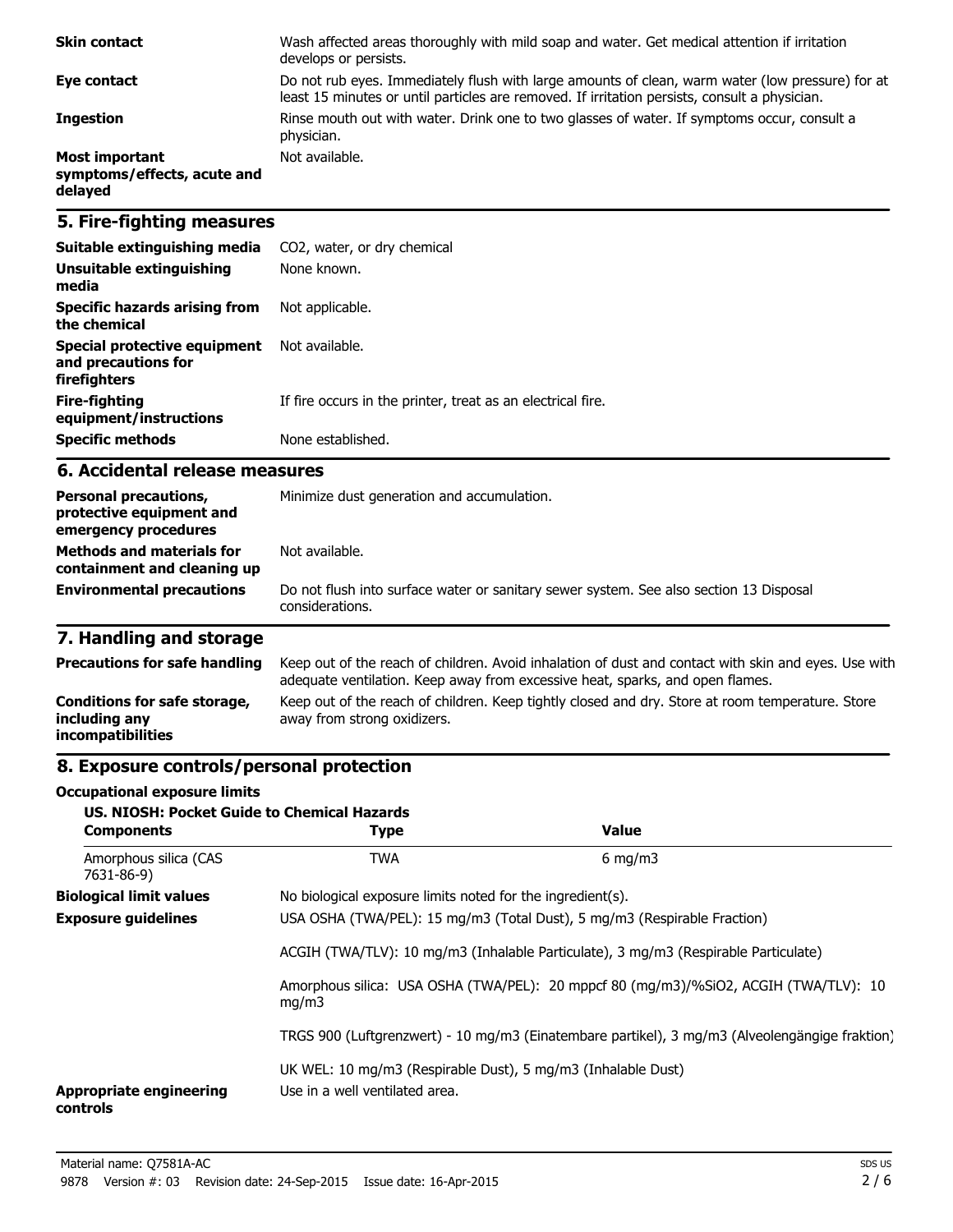#### **Individual protection measures, such as personal protective equipment**

| Eye/face protection           | Not available. |
|-------------------------------|----------------|
| <b>Skin protection</b>        |                |
| <b>Hand protection</b>        | Not available. |
| <b>Other</b>                  | Not available. |
| <b>Respiratory protection</b> | Not available. |
| <b>Thermal hazards</b>        | Not available. |
|                               |                |

# **9. Physical and chemical properties**

| <b>Appearance</b>                                 | Fine powder                                                   |  |
|---------------------------------------------------|---------------------------------------------------------------|--|
| <b>Physical state</b>                             | Solid.                                                        |  |
| Color                                             | Cyan                                                          |  |
| Odor                                              | Slight plastic odor                                           |  |
| <b>Odor threshold</b>                             | Not available.                                                |  |
| рH                                                | Not applicable                                                |  |
| <b>Melting point/freezing point</b>               | Not available.                                                |  |
| <b>Initial boiling point and</b><br>boiling range | Not applicable                                                |  |
| <b>Flash point</b>                                | Not applicable                                                |  |
| <b>Evaporation rate</b>                           | Not applicable                                                |  |
| <b>Flammability (solid, gas)</b>                  | Not available.                                                |  |
| Upper/lower flammability or explosive limits      |                                                               |  |
| <b>Flammability limit - lower</b><br>(9/6)        | Not flammable                                                 |  |
| <b>Flammability limit -</b><br>upper (%)          | Not available.                                                |  |
| <b>Explosive limit - lower</b><br>(9/6)           | Not available.                                                |  |
| <b>Explosive limit - upper</b><br>(9/6)           | Not available.                                                |  |
| <b>Vapor pressure</b>                             | Not applicable                                                |  |
| Solubility(ies)                                   |                                                               |  |
| <b>Solubility (water)</b>                         | Negligible in water. Partially soluble in toluene and xylene. |  |
| <b>Partition coefficient</b><br>(n-octanol/water) | Not available.                                                |  |
| <b>Auto-ignition temperature</b>                  | Not applicable                                                |  |
| <b>Decomposition temperature</b>                  | $>=$ 392 °F ( $>=$ 200 °C)                                    |  |
| <b>Viscosity</b>                                  | Not applicable                                                |  |
| <b>Other information</b>                          |                                                               |  |
| <b>Percent volatile</b>                           | 0 % estimated                                                 |  |
| Softening point                                   | 212 - 302 °F (100 - 150 °C)                                   |  |
| <b>Specific gravity</b>                           | $1 - 1.2$                                                     |  |

## **10. Stability and reactivity**

| <b>Reactivity</b>                            | Not available.                          |
|----------------------------------------------|-----------------------------------------|
| <b>Chemical stability</b>                    | Stable under normal storage conditions. |
| <b>Possibility of hazardous</b><br>reactions | Will not occur.                         |
| <b>Conditions to avoid</b>                   | Imaging Drum: Exposure to light         |
| Incompatible materials                       | Strong oxidizers                        |
| <b>Hazardous decomposition</b><br>products   | Carbon monoxide and carbon dioxide.     |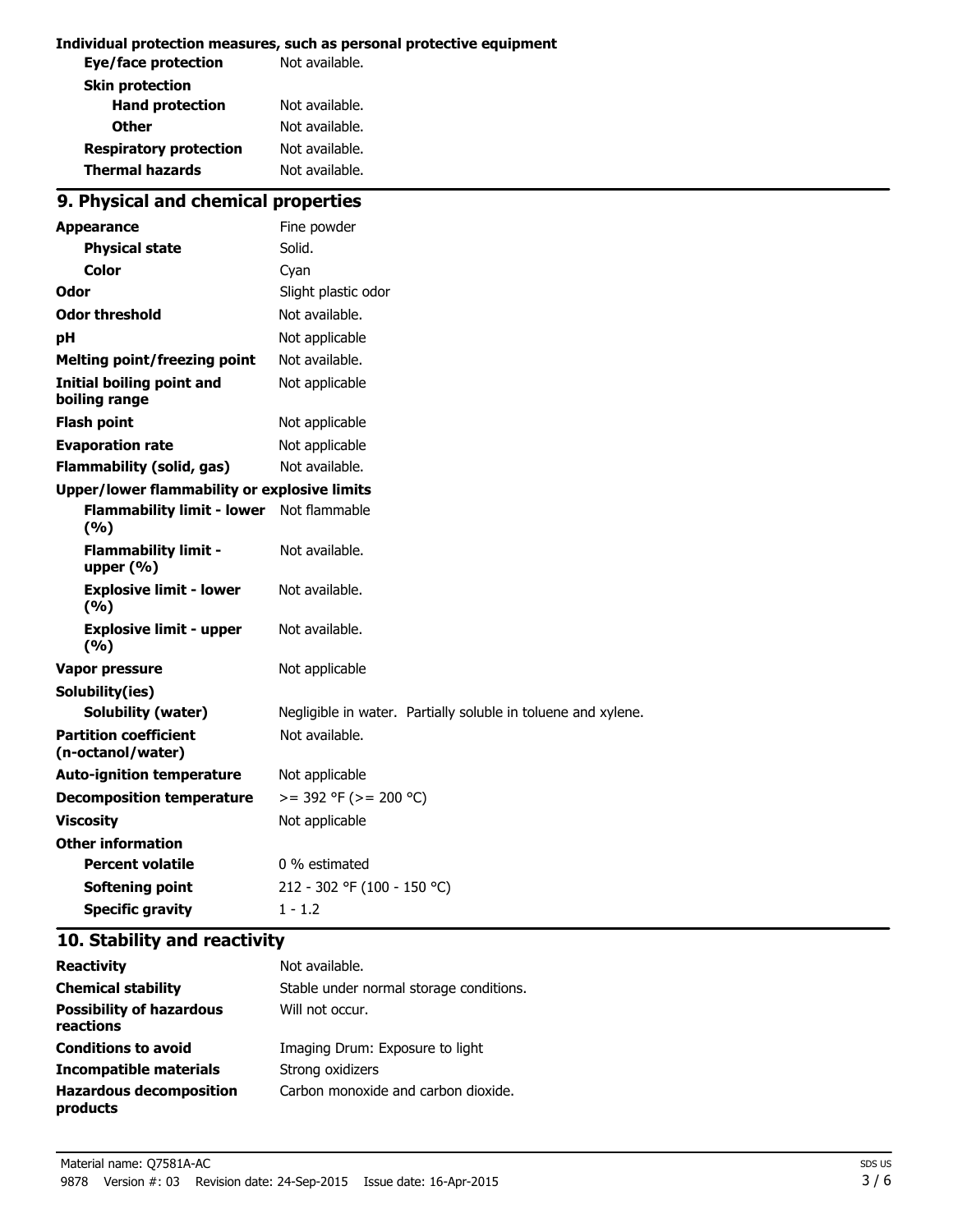# **11. Toxicological information**

| Symptoms related to the<br>physical, chemical and<br>toxicological characteristics | Not available.                                                                                                                                                  |                     |  |
|------------------------------------------------------------------------------------|-----------------------------------------------------------------------------------------------------------------------------------------------------------------|---------------------|--|
| <b>Information on toxicological effects</b>                                        |                                                                                                                                                                 |                     |  |
| <b>Acute toxicity</b>                                                              | Based on available data, the classification criteria are not met.                                                                                               |                     |  |
| <b>Skin corrosion/irritation</b>                                                   | Based on available data, the classification criteria are not met.                                                                                               |                     |  |
| Serious eye damage/eye<br>irritation                                               | Based on available data, the classification criteria are not met.                                                                                               |                     |  |
| <b>Respiratory or skin sensitization</b>                                           |                                                                                                                                                                 |                     |  |
| <b>Respiratory sensitization</b>                                                   | Based on available data, the classification criteria are not met.                                                                                               |                     |  |
| <b>Skin sensitization</b>                                                          | Based on available data, the classification criteria are not met.                                                                                               |                     |  |
| <b>Germ cell mutagenicity</b>                                                      | Negative, does not indicate mutagenic potential (Ames Test: Salmonella typhimurium)<br>Based on available data, the classification criteria are not met.        |                     |  |
| Carcinogenicity                                                                    | Based on available data, the classification criteria are not met.                                                                                               |                     |  |
| <b>Reproductive toxicity</b>                                                       | Based on available data, the classification criteria are not met.                                                                                               |                     |  |
| <b>Specific target organ toxicity</b><br>- single exposure                         | Based on available data, the classification criteria are not met.                                                                                               |                     |  |
| Specific target organ toxicity<br>- repeated exposure                              | Based on available data, the classification criteria are not met.                                                                                               |                     |  |
| <b>Aspiration hazard</b>                                                           | Based on available data, the classification criteria are not met.                                                                                               |                     |  |
| <b>Further information</b>                                                         | Complete toxicity data are not available for this specific formulation<br>Refer to Section 2 for potential health effects and Section 4 for first aid measures. |                     |  |
| <b>Components</b>                                                                  | <b>Species</b>                                                                                                                                                  | <b>Test Results</b> |  |
| Amorphous silica (CAS 7631-86-9)                                                   |                                                                                                                                                                 |                     |  |
| <b>Acute</b>                                                                       |                                                                                                                                                                 |                     |  |
| <b>Oral</b>                                                                        |                                                                                                                                                                 |                     |  |
| LD50                                                                               | Mouse                                                                                                                                                           | $>15000$ mg/kg      |  |
|                                                                                    | Rat                                                                                                                                                             | > 22500 mg/kg       |  |

## **12. Ecological information**

| <b>Ecotoxicity</b>               |                                                                                                                                                                                                                                                                                  |                |                         |
|----------------------------------|----------------------------------------------------------------------------------------------------------------------------------------------------------------------------------------------------------------------------------------------------------------------------------|----------------|-------------------------|
| <b>Product</b>                   |                                                                                                                                                                                                                                                                                  | <b>Species</b> | <b>Test Results</b>     |
| Q7581A-AC                        |                                                                                                                                                                                                                                                                                  |                |                         |
| <b>Aquatic</b>                   |                                                                                                                                                                                                                                                                                  |                |                         |
| Fish                             | LL50                                                                                                                                                                                                                                                                             | Rainbow Trout  | $> 1000$ mg/l, 96 Hours |
| Persistence and degradability    | Not available.                                                                                                                                                                                                                                                                   |                |                         |
| <b>Bioaccumulative potential</b> | Not available.                                                                                                                                                                                                                                                                   |                |                         |
| <b>Mobility in soil</b>          | Not available.                                                                                                                                                                                                                                                                   |                |                         |
| Other adverse effects            | Not available.                                                                                                                                                                                                                                                                   |                |                         |
| 13. Disposal considerations      |                                                                                                                                                                                                                                                                                  |                |                         |
| <b>Disposal instructions</b>     | Do not shred toner cartridge, unless dust-explosion prevention measures are taken. Finely<br>dispersed particles may form explosive mixtures in air. Dispose of in compliance with federal, state,<br>and local regulations.                                                     |                |                         |
|                                  | HP's Planet Partners (trademark) supplies recycling program enables simple, convenient recycling of<br>HP original inkjet and LaserJet supplies. For more information and to determine if this service is<br>available in your location, please visit http://www.hp.com/recycle. |                |                         |

# **14. Transport information**

**Further information** Not a dangerous good under DOT, IATA, ADR, IMDG, or RID.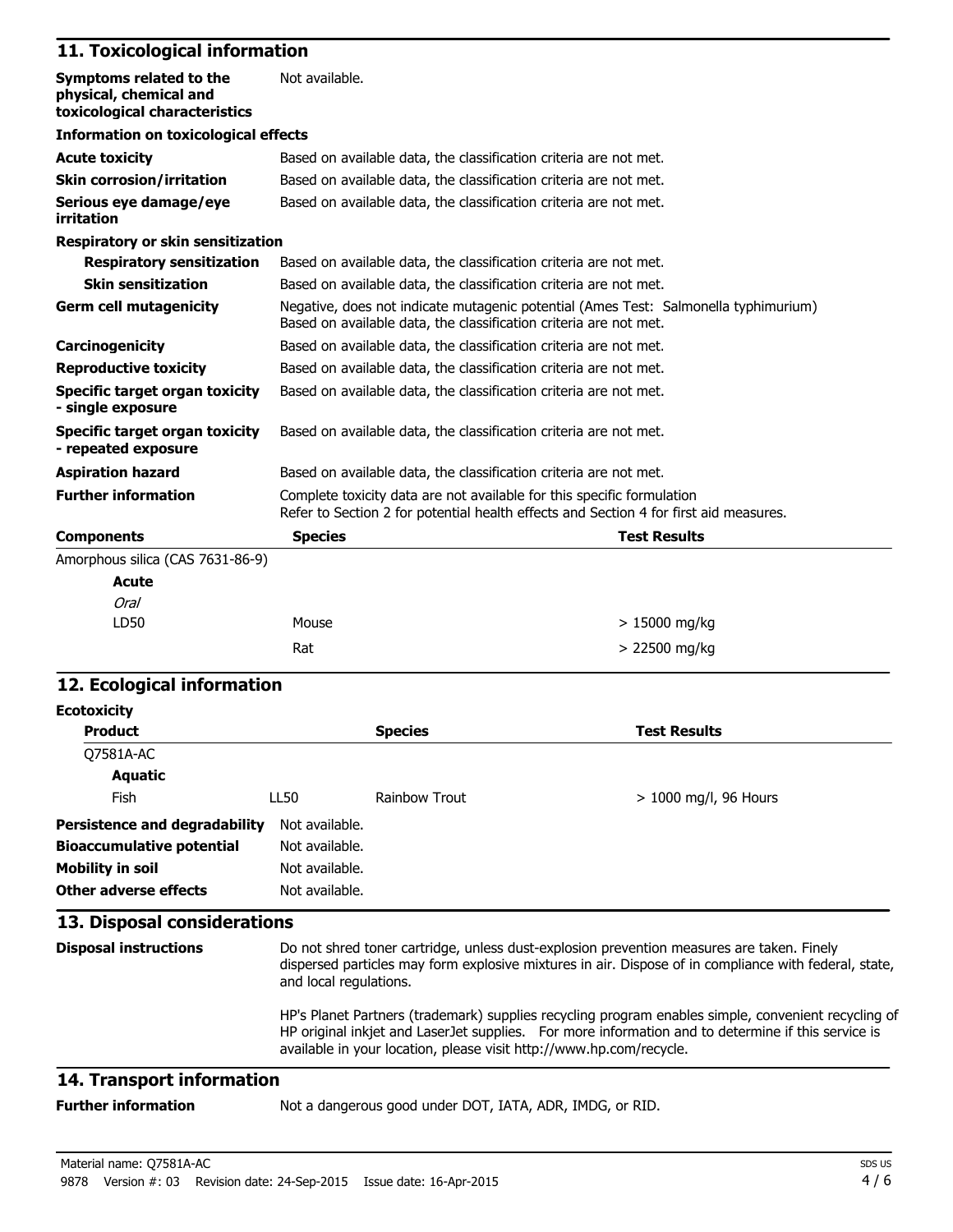# **15. Regulatory information**

| <b>US federal regulations</b>                         | US EPA TSCA Inventory: All chemical substances in this product comply with all rules or orders<br>under TSCA.                                                                                                                                                                                                     |  |  |  |  |
|-------------------------------------------------------|-------------------------------------------------------------------------------------------------------------------------------------------------------------------------------------------------------------------------------------------------------------------------------------------------------------------|--|--|--|--|
|                                                       | TSCA Section 12(b) Export Notification (40 CFR 707, Subpt. D)                                                                                                                                                                                                                                                     |  |  |  |  |
| Not regulated.                                        |                                                                                                                                                                                                                                                                                                                   |  |  |  |  |
| <b>CERCLA Hazardous Substance List (40 CFR 302.4)</b> |                                                                                                                                                                                                                                                                                                                   |  |  |  |  |
| Not listed.                                           |                                                                                                                                                                                                                                                                                                                   |  |  |  |  |
| <b>SARA 304 Emergency release notification</b>        |                                                                                                                                                                                                                                                                                                                   |  |  |  |  |
| Not regulated.                                        |                                                                                                                                                                                                                                                                                                                   |  |  |  |  |
| Not listed.                                           | OSHA Specifically Regulated Substances (29 CFR 1910.1001-1050)                                                                                                                                                                                                                                                    |  |  |  |  |
|                                                       | <b>Superfund Amendments and Reauthorization Act of 1986 (SARA)</b>                                                                                                                                                                                                                                                |  |  |  |  |
| <b>Hazard categories</b>                              | Immediate Hazard - No<br>Delayed Hazard - No<br>Fire Hazard - No<br>Pressure Hazard - No<br>Reactivity Hazard - No                                                                                                                                                                                                |  |  |  |  |
| <b>SARA 302 Extremely hazardous substance</b>         |                                                                                                                                                                                                                                                                                                                   |  |  |  |  |
| Not listed.                                           |                                                                                                                                                                                                                                                                                                                   |  |  |  |  |
| <b>SARA 311/312</b><br><b>Hazardous chemical</b>      | No                                                                                                                                                                                                                                                                                                                |  |  |  |  |
| <b>Other federal regulations</b>                      |                                                                                                                                                                                                                                                                                                                   |  |  |  |  |
| <b>Safe Drinking Water Act</b><br>(SDWA)              | Not regulated.                                                                                                                                                                                                                                                                                                    |  |  |  |  |
| <b>US state regulations</b>                           |                                                                                                                                                                                                                                                                                                                   |  |  |  |  |
| <b>US. Massachusetts RTK - Substance List</b>         |                                                                                                                                                                                                                                                                                                                   |  |  |  |  |
| Not regulated.                                        |                                                                                                                                                                                                                                                                                                                   |  |  |  |  |
|                                                       | US. New Jersey Worker and Community Right-to-Know Act                                                                                                                                                                                                                                                             |  |  |  |  |
| Not listed.                                           | US. Pennsylvania Worker and Community Right-to-Know Law                                                                                                                                                                                                                                                           |  |  |  |  |
| Not listed.                                           |                                                                                                                                                                                                                                                                                                                   |  |  |  |  |
| <b>US. Rhode Island RTK</b>                           |                                                                                                                                                                                                                                                                                                                   |  |  |  |  |
| Not regulated.                                        |                                                                                                                                                                                                                                                                                                                   |  |  |  |  |
| <b>US. California Proposition 65</b><br>Not Listed.   |                                                                                                                                                                                                                                                                                                                   |  |  |  |  |
| <b>Regulatory information</b>                         | All chemical substances in this HP product have been notified or are exempt from notification under<br>chemical substances notification laws in the following countries: US (TSCA), EU (EINECS/ELINCS),<br>Switzerland, Canada (DSL/NDSL), Australia, Japan, Philippines, South Korea, New Zealand, and<br>China. |  |  |  |  |
|                                                       | 16. Other information, including date of preparation or last revision                                                                                                                                                                                                                                             |  |  |  |  |
| <b>Issue date</b>                                     | 16-Apr-2015                                                                                                                                                                                                                                                                                                       |  |  |  |  |
| <b>Revision date</b>                                  | 24-Sep-2015                                                                                                                                                                                                                                                                                                       |  |  |  |  |
|                                                       |                                                                                                                                                                                                                                                                                                                   |  |  |  |  |

| <b>Version #</b>                | 03                                                                                                                                                                                                                                                                                                                                                                                                                                                                                                                   |  |  |
|---------------------------------|----------------------------------------------------------------------------------------------------------------------------------------------------------------------------------------------------------------------------------------------------------------------------------------------------------------------------------------------------------------------------------------------------------------------------------------------------------------------------------------------------------------------|--|--|
| <b>Disclaimer</b>               | This Safety Data Sheet document is provided without charge to customers of HP. Data is the most<br>current known to HP at the time of preparation of this document and is believed to be accurate. It<br>should not be construed as quaranteeing specific properties of the products as described or<br>suitability for a particular application. This document was prepared to the requirements of the<br>jurisdiction specified in Section 1 above and may not meet regulatory requirements in other<br>countries. |  |  |
| <b>Revision Information</b>     | Other information, including date of preparation or last revision: Disclaimer                                                                                                                                                                                                                                                                                                                                                                                                                                        |  |  |
| <b>Manufacturer information</b> | HP<br>11311 Chinden Boulevard<br>Boise, ID 83714 USA<br>(Direct) 1-503-494-7199<br>(Toll-free within the US) 1-800-457-4209                                                                                                                                                                                                                                                                                                                                                                                          |  |  |